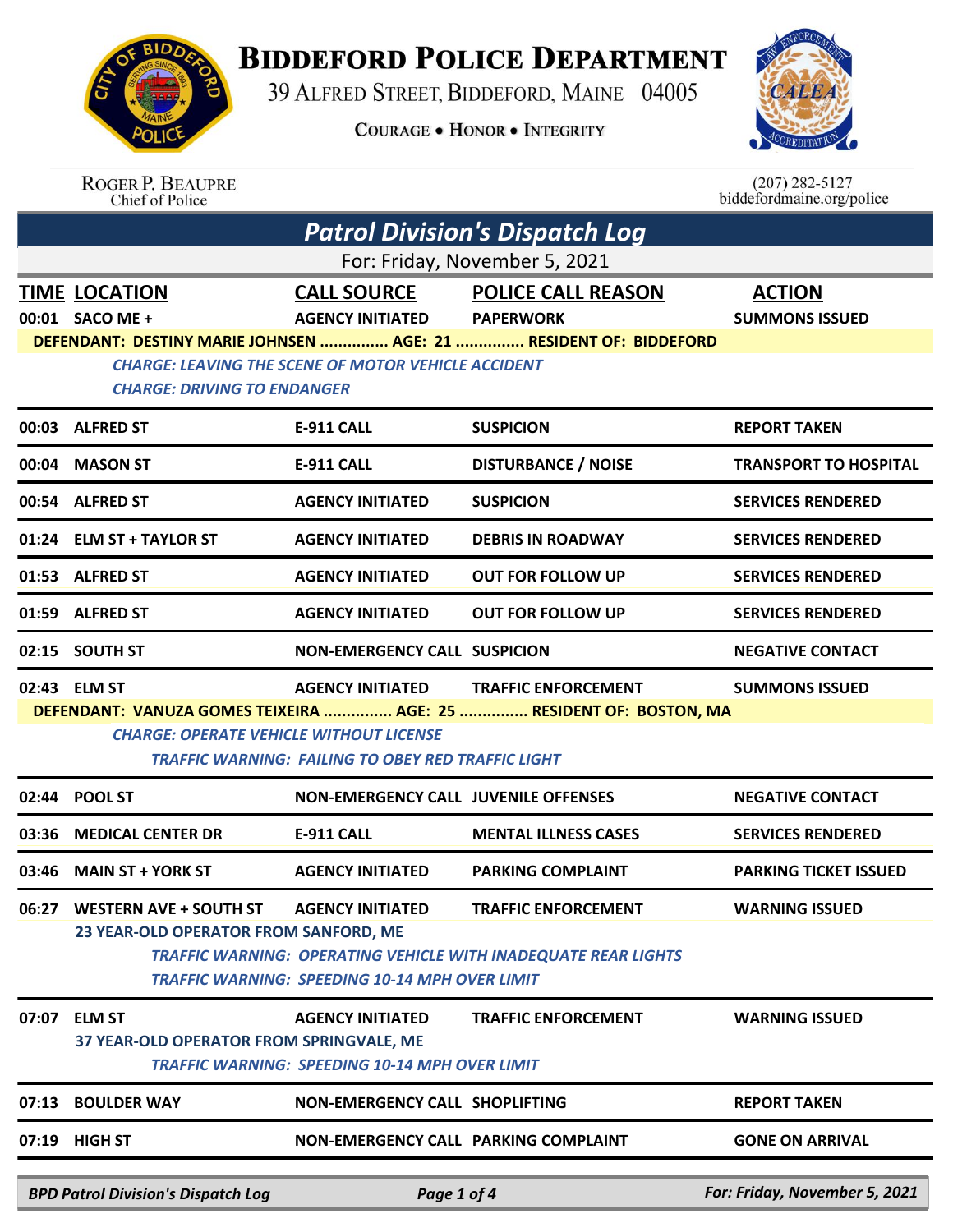|       | <b>TIME LOCATION</b>                                               | <b>CALL SOURCE</b>                                                                                         | <b>POLICE CALL REASON</b>                                                                          | <b>ACTION</b>                |
|-------|--------------------------------------------------------------------|------------------------------------------------------------------------------------------------------------|----------------------------------------------------------------------------------------------------|------------------------------|
| 07:20 | <b>MAIN ST</b>                                                     | <b>AGENCY INITIATED</b>                                                                                    | <b>TRAFFIC ENFORCEMENT</b>                                                                         | <b>WARNING ISSUED</b>        |
|       | 54 YEAR-OLD OPERATOR FROM BIDDEFORD, ME                            | <b>TRAFFIC WARNING: FAILURE TO REGISTER VEHICLE</b><br><b>TRAFFIC WARNING: SPEEDING 1-9 MPH OVER LIMIT</b> | <b>TRAFFIC WARNING: OPERATE VEHICLE W/O VALID INSPECTION CERTIFICATE</b>                           |                              |
| 07:22 | <b>BRADBURY ST</b>                                                 | NON-EMERGENCY CALL DISTURBANCE / NOISE                                                                     |                                                                                                    | <b>REPORT TAKEN</b>          |
| 07:38 | <b>ALFRED ST</b>                                                   | NON-EMERGENCY CALL DISTURBANCE / NOISE                                                                     |                                                                                                    | <b>FIELD INTERVIEW</b>       |
|       | 07:58 OLD KINGS HWY                                                | <b>NON-EMERGENCY CALL ALARM - POLICE</b>                                                                   |                                                                                                    | <b>BUILDING CHECK/SECURE</b> |
|       | 08:21 ALFRED ST                                                    | <b>E-911 CALL</b>                                                                                          | <b>CIVIL COMPLAINT</b>                                                                             | <b>CIVIL COMPLAINT</b>       |
|       | 08:28 MAIN ST + LUNT ST                                            | <b>AGENCY INITIATED</b>                                                                                    | <b>TRAFFIC ENFORCEMENT</b>                                                                         | <b>NO ACTION REQUIRED</b>    |
| 08:34 | <b>MAIN ST</b><br>27 YEAR-OLD OPERATOR FROM ACTON, ME              | <b>AGENCY INITIATED</b><br><b>TRAFFIC CITATION: SPEEDING 15-19 MPH OVER LIMIT</b>                          | <b>TRAFFIC ENFORCEMENT</b>                                                                         | <b>VSAC ISSUED</b>           |
|       | 08:40 SMALLS CT                                                    | NON-EMERGENCY CALL TRESPASSING                                                                             |                                                                                                    | <b>GONE ON ARRIVAL</b>       |
|       | 08:41 ALFRED ST                                                    | <b>AGENCY INITIATED</b>                                                                                    | <b>ANIMAL COMPLAINT</b>                                                                            | <b>DISPATCH HANDLED</b>      |
|       | 08:46 MAIN ST<br>73 YEAR-OLD OPERATOR FROM N CHITTENDEN, VT        | <b>AGENCY INITIATED</b>                                                                                    | <b>TRAFFIC ENFORCEMENT</b><br><b>TRAFFIC WARNING: SPEEDING 10-14 MPH OVER LIMIT IN SCHOOL ZONE</b> | <b>WARNING ISSUED</b>        |
|       | 08:53 GRAHAM ST                                                    | NON-EMERGENCY CALL TRESPASSING                                                                             |                                                                                                    | <b>REPORT TAKEN</b>          |
|       | 08:57 ELM ST                                                       | <b>NON-EMERGENCY CALL ASSAULT</b>                                                                          |                                                                                                    | <b>REPORT TAKEN</b>          |
|       | 09:03 CLARK ST                                                     |                                                                                                            | NON-EMERGENCY CALL ARTICLES LOST/FOUND                                                             | <b>SERVICES RENDERED</b>     |
|       | 09:21 MAIN ST                                                      |                                                                                                            | NON-EMERGENCY CALL ASSIST OTHER AGENCY                                                             | <b>NEGATIVE CONTACT</b>      |
|       | 09:43 MARINER WAY                                                  | <b>E-911 CALL</b>                                                                                          | <b>DOMESTIC COMPLAINTS</b>                                                                         | <b>SERVICES RENDERED</b>     |
|       | 10:05 SUMMER ST                                                    | E-911 CALL                                                                                                 | <b>DOMESTIC COMPLAINTS</b>                                                                         | <b>REPORT TAKEN</b>          |
|       | 10:20 SACO FALLS WAY                                               | <b>E-911 CALL</b>                                                                                          | ATTEMPTED/THREATENED SUICIDE SERVICES RENDERED                                                     |                              |
|       | 10:28 ELM ST                                                       | <b>NON-EMERGENCY CALL CIVIL COMPLAINT</b>                                                                  |                                                                                                    | <b>SERVICES RENDERED</b>     |
|       | 11:11 SOUTH ST                                                     | <b>AGENCY INITIATED</b>                                                                                    | <b>TRAFFIC ENFORCEMENT</b>                                                                         | <b>WARNING ISSUED</b>        |
|       | 11:14 ALFRED ST                                                    | NON-EMERGENCY CALL DISABLED VEHICLE                                                                        |                                                                                                    | <b>SERVICES RENDERED</b>     |
|       | 11:16 MAY ST + ORCHARD ST<br>37 YEAR-OLD OPERATOR FROM ARUNDEL, ME | <b>AGENCY INITIATED</b>                                                                                    | <b>TRAFFIC ENFORCEMENT</b><br>TRAFFIC WARNING: OPERATE VEHICLE W/O VALID INSPECTION CERTIFICATE    | <b>WARNING ISSUED</b>        |
|       | 11:24 GEORGE ST                                                    | <b>E-911 CALL</b>                                                                                          | ATTEMPTED/THREATENED SUICIDE REPORT TAKEN                                                          |                              |
|       | 11:51 SACO FALLS WAY                                               | <b>NON-EMERGENCY CALL CHECK WELFARE</b>                                                                    |                                                                                                    | <b>SERVICES RENDERED</b>     |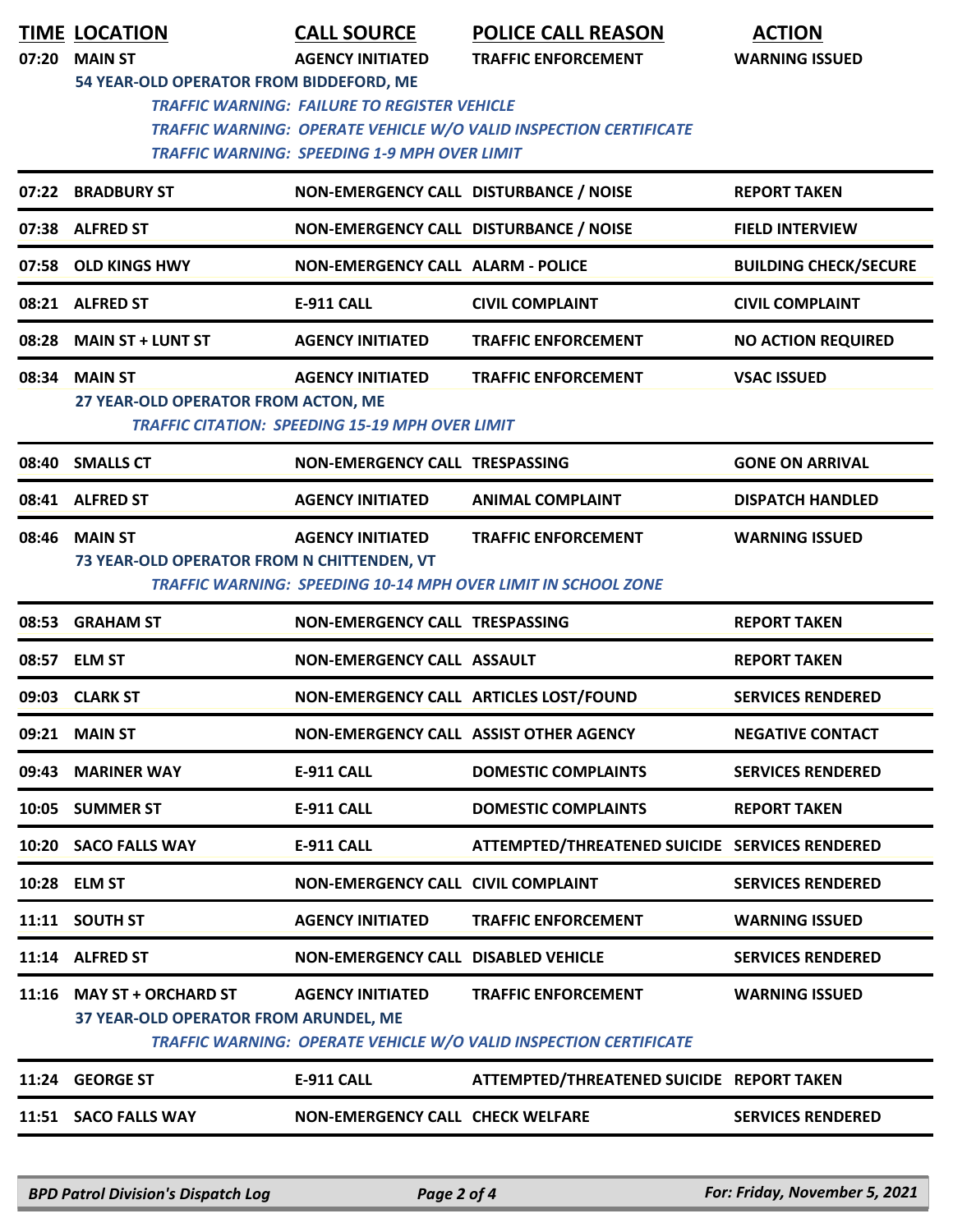| 12:03 | <b>TIME LOCATION</b><br><b>DARTMOUTH ST</b>                               | <b>CALL SOURCE</b><br>E-911 CALL       | <b>POLICE CALL REASON</b><br><b>ASSIST: MEDICAL</b>                                           | <b>ACTION</b><br><b>TRANSPORT TO HOSPITAL</b> |
|-------|---------------------------------------------------------------------------|----------------------------------------|-----------------------------------------------------------------------------------------------|-----------------------------------------------|
| 13:17 | <b>MAIN ST</b>                                                            | <b>AGENCY INITIATED</b>                | <b>COMMUNITY ENGAGEMENT</b>                                                                   | <b>NO VIOLATION</b>                           |
| 13:43 | <b>WEST MYRTLE ST</b>                                                     | <b>E-911 CALL</b>                      | <b>DOMESTIC COMPLAINTS</b>                                                                    | <b>REPORT TAKEN</b>                           |
|       | 13:44 SACO FALLS WAY                                                      | <b>E-911 CALL</b>                      | <b>DRUNKENNESS</b>                                                                            | <b>SERVICES RENDERED</b>                      |
|       | 14:25 PEARL ST                                                            | <b>E-911 CALL</b>                      | <b>DISTURBANCE / NOISE</b>                                                                    | <b>WARNING ISSUED</b>                         |
|       | 14:42 SACO FALLS WAY                                                      | <b>E-911 CALL</b>                      | <b>ASSIST: MEDICAL</b>                                                                        | <b>TRANSPORT TO HOSPITAL</b>                  |
|       | 14:57 ALFRED ST                                                           | <b>WALK-IN AT STATION</b>              | <b>VIOL PROTECTION FROM ABUSE</b>                                                             | <b>REPORT TAKEN</b>                           |
|       | 15:21 ELM ST                                                              | <b>AGENCY INITIATED</b>                | <b>VIN VERIFICATION</b>                                                                       | <b>SERVICES RENDERED</b>                      |
| 15:23 | <b>MAIN ST</b>                                                            | <b>E-911 CALL</b>                      | <b>ASSIST: MEDICAL</b>                                                                        | <b>TRANSPORT TO HOSPITAL</b>                  |
|       | 15:35 ELM ST                                                              | NON-EMERGENCY CALL ANIMAL COMPLAINT    |                                                                                               | <b>SERVICES RENDERED</b>                      |
|       | 15:44 ALFRED ST                                                           | <b>WALK-IN AT STATION</b>              | <b>ALL OTHER</b>                                                                              | <b>SERVICES RENDERED</b>                      |
|       | 15:51 WEST ST + FOREST ST                                                 | <b>NON-EMERGENCY CALL BOLO</b>         |                                                                                               | <b>SERVICES RENDERED</b>                      |
|       | 16:12 ALFRED ST                                                           | <b>AGENCY INITIATED</b>                | <b>ARTICLES LOST/FOUND</b>                                                                    | <b>REPORT TAKEN</b>                           |
|       | 16:38 ALFRED ST                                                           | <b>WALK-IN AT STATION</b>              | <b>COMMUNITY ENGAGEMENT</b>                                                                   | <b>SERVICES RENDERED</b>                      |
|       | 16:45 ELM ST                                                              | <b>AGENCY INITIATED</b>                | <b>COMMUNITY ENGAGEMENT</b>                                                                   | <b>SERVICES RENDERED</b>                      |
| 16:47 | <b>SOUTH ST + MAY ST</b>                                                  | <b>E-911 CALL</b>                      | <b>VEHICLE CRASH - POLICE ONLY</b>                                                            | <b>STATE FORM TAKEN</b>                       |
| 17:03 | <b>PEARL ST</b>                                                           | NON-EMERGENCY CALL DISTURBANCE / NOISE |                                                                                               | <b>UNFOUNDED</b>                              |
| 17:24 | MAIN ST + MAPLEWOOD AVE NON-EMERGENCY CALL SUSPICION                      |                                        |                                                                                               | <b>GONE ON ARRIVAL</b>                        |
|       | 17:32 SOUTH ST                                                            | NON-EMERGENCY CALL TRESPASSING         |                                                                                               | <b>NEGATIVE CONTACT</b>                       |
|       | 18:07 ALFRED ST                                                           | <b>NON-EMERGENCY CALL FIGHTS</b>       |                                                                                               | <b>REPORT TAKEN</b>                           |
| 18:36 | <b>GODBOUT WAY</b>                                                        | <b>NON-EMERGENCY CALL BOLO</b>         |                                                                                               | <b>SERVICES RENDERED</b>                      |
| 18:47 | <b>ALFRED ST</b>                                                          |                                        | NON-EMERGENCY CALL OBSTRUCTING A PUBLIC WAY                                                   | <b>WARNING ISSUED</b>                         |
| 18:59 | <b>MAIN ST + JEFFERSON ST</b><br>50 YEAR-OLD OPERATOR FROM SPRINGVALE, ME | <b>AGENCY INITIATED</b>                | <b>TRAFFIC ENFORCEMENT</b><br><b>TRAFFIC WARNING: OPERATING WITHOUT HEADLIGHTS AFTER DARK</b> | <b>WARNING ISSUED</b>                         |
| 19:09 | <b>RAYMOND ST</b>                                                         | <b>E-911 CALL</b>                      | ATTEMPTED/THREATENED SUICIDE SERVICES RENDERED                                                |                                               |
|       | 19:34 ALFRED ST                                                           | <b>E-911 CALL</b>                      | <b>DRUNKENNESS</b>                                                                            | <b>SERVICES RENDERED</b>                      |
| 20:23 | <b>MAIN ST</b>                                                            |                                        | NON-EMERGENCY CALL MENTAL ILLNESS CASES                                                       | <b>SERVICES RENDERED</b>                      |
| 20:23 | <b>MAIN ST</b>                                                            | <b>WALK-IN AT STATION</b>              | <b>VIOL PROTECTION FROM ABUSE</b>                                                             | <b>REPORT TAKEN</b>                           |
|       | 20:38 WENTWORTH ST                                                        | <b>E-911 CALL</b>                      | <b>DOMESTIC COMPLAINTS</b>                                                                    | <b>REPORT TAKEN</b>                           |
|       | 22:20 ALFRED ST                                                           |                                        | NON-EMERGENCY CALL VEHICLE CRASH - POLICE ONLY                                                | <b>STATE FORM TAKEN</b>                       |
|       | <b>BPD Patrol Division's Dispatch Log</b>                                 | Page 3 of 4                            |                                                                                               | For: Friday, November 5, 2021                 |